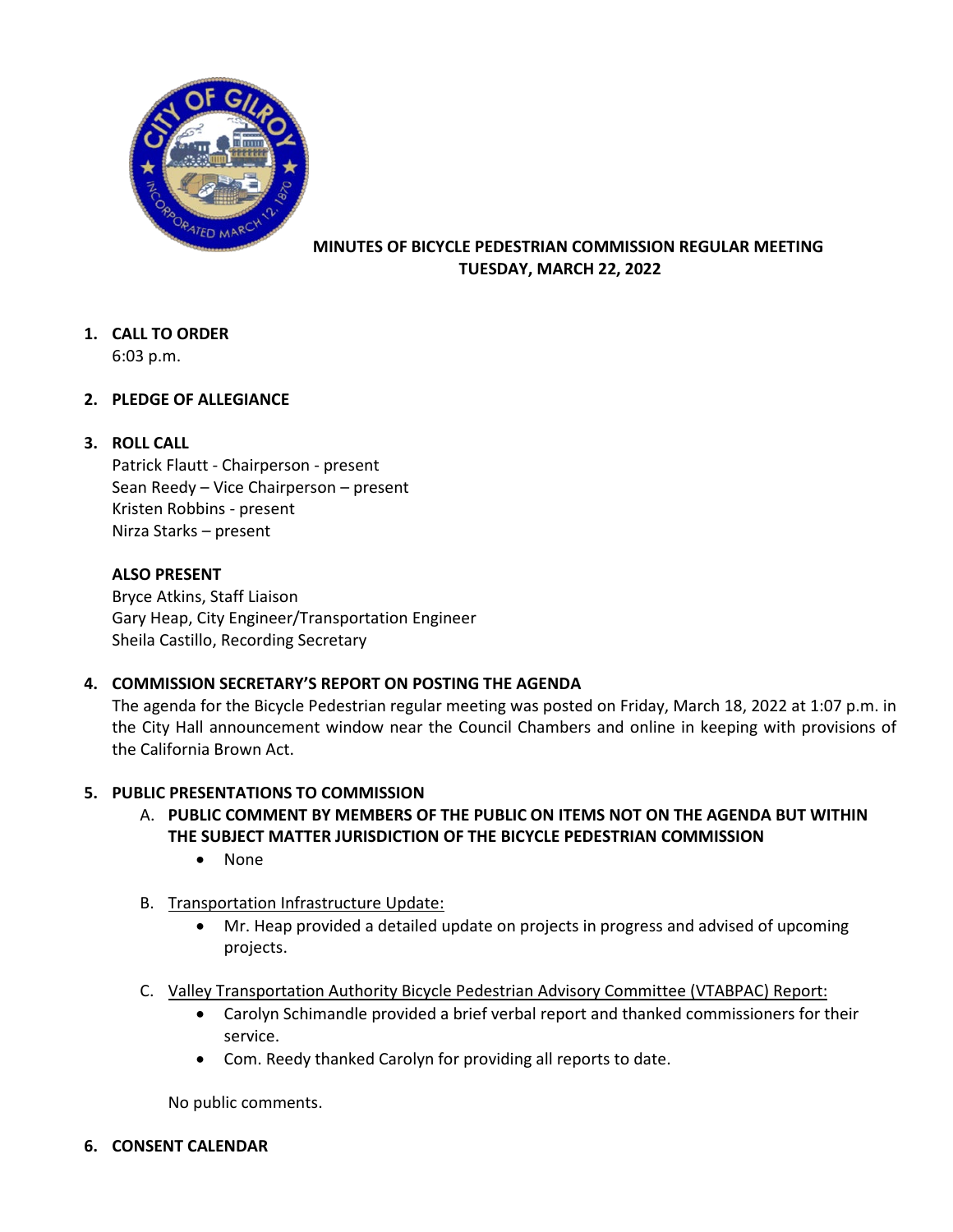The following items on the Consent Calendar were approved unanimously.

- A. Minutes of the 1/25/2022 Regular Meeting
- B. Combined Fund Balance Sheet as of March 17, 2022
- C. BPAC Chairperson Letter regarding:
	- 1. None

No public comments.

Com. Reedy motioned to approve; seconded by Com. Starks.

The motion passes unanimously. (4/0)

#### **7. NEW BUSINESS**

#### **A. BPAC Wind Down**

- Set this March 22, 2022 meeting as the final meeting of the Bicycle Pedestrian Commission.
- Remove, rebrand, or transfer to the Parks and Recreation Commission the current BPAC social media accounts to comply with the City's newly adopted Social Media Policy.
- Any equipment or materials of the Bicycle Pedestrian Commission, excluding already purchased masks/shirts/lights, to be returned to the staff liaison no later than April 26, 2022.

Motion to approve the March 22, 2022 meeting as the final meeting of the Bicycle Pedestrian Commission.

Motion was made by Com. Reedy; seconded by Com. Robbins. The motion passes unanimously. (4/0)

No public comments.

#### **B. Update on Requests for Information About E-Bike and E-Scooter Services**

• Mr. Atkins provided detailed information on this item.

No public comments.

#### **8. COMMISSIONER'S REPORTS**

- A. Chair Flautt:
	- Thanked commissioners of the BPC for their service.
	- Thanked Mr. Heap for his past service as staff liaison.
- B. Com. Reedy:
	- Thanked commissioners and staff members for their service and accomplishments.
- C. Com. Robbins:
	- No report.
- D. Com. Starks:
	- Appreciated the amazing experience of serving the public and she may be looking into other public servant opportunities in the future.

No public comments.